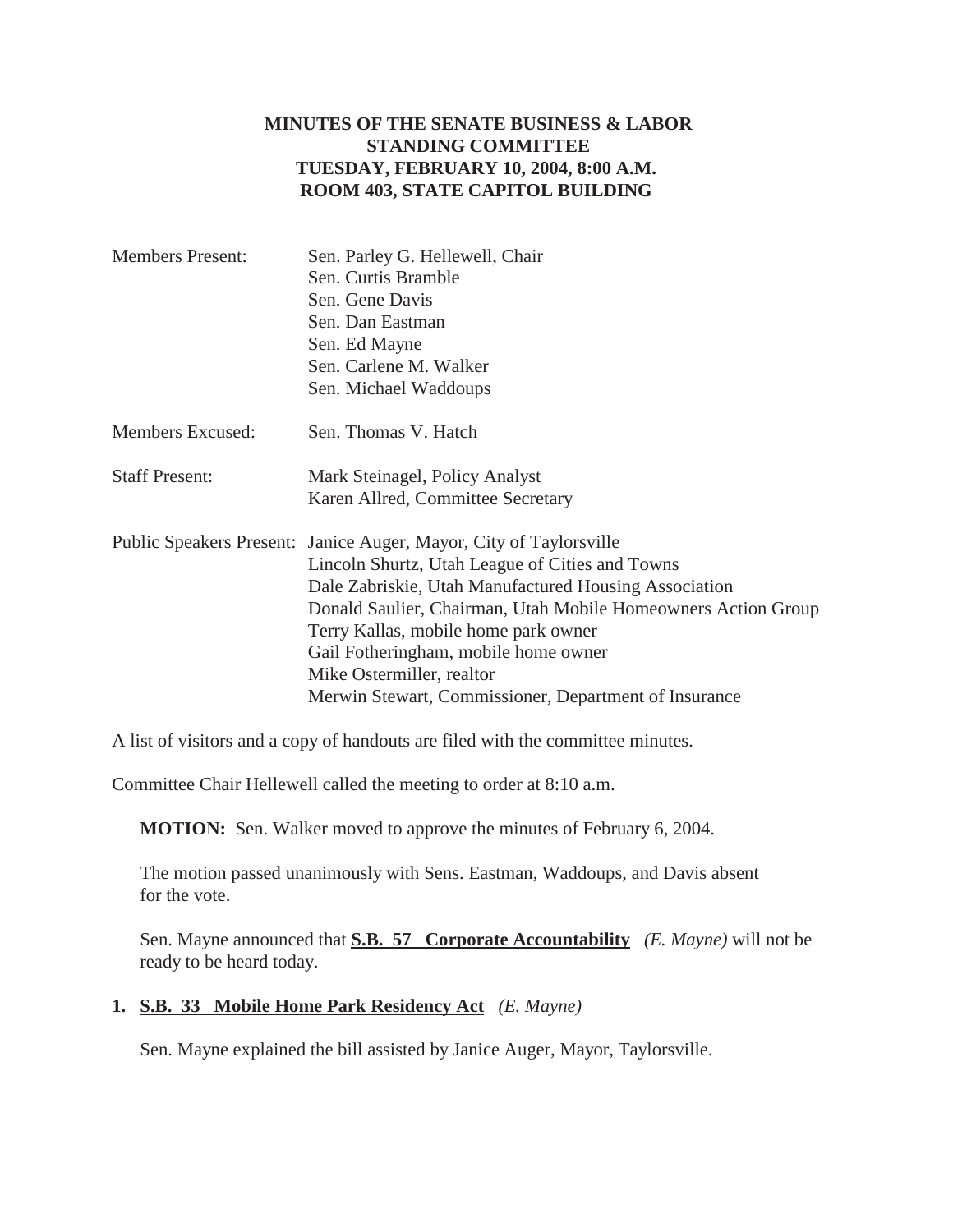Lincoln Shurtz, Utah League of Cities and Towns; Donald Saulier, Chair, Utah Mobile Homeowners Action Group; and Gail Fotheringham, mobile home owmer, spoke in support of the bill.

Dale Zabriskie, Utah Manufactured Housing Association; Terry Kallas, mobile home park owner; and Mike Ostermiller, realtor, spoke in opposition to the bill.

**MOTION:** Sen. Mayne moved to go to the next item on the agenda.

The motion passed unanimously with Sens. Eastman, Waddoups, and Davis absent for the vote.

## **2. S.B. 58 Alcoholic Beverage Control Amendments** *(J. Valentine)*

Sen. Valentine explained the bill and the following amendments were distributed:

- *1. Page 20, Lines 601 through 604:*
	- **601 (v) the winery described in Subsection (10)(b)(i):**
	- **602 [[ (A) manages the restaurant;**
	- **603 (B) operates and ]] (A) owns the restaurant; or**
	- **604 [** $[\text{+C}$ ) leases **]**] **(B)** operates the restaurant;

# *2. Page 51, Lines 1576 through 1577:*

- **1576 (b) An applicant need not meet the requirements of**  $[\frac{\text{Subsection}}{\text{Subsection}}]$  Subsections (1)(a)(i), (ii), (iii), (iv),
- **1577 and (vi) if the applicant is:**

*3. Page 54, Line 1669 through Page 55, Line 1671:*

- **1669** (ii) Beer sold pursuant to Subsection (3)  $[\frac{1}{2}]$  (d) (i) shall be in a size of **container that does**
- **1670 not exceed two liters, except that beer may not be sold to an individual attendee in a container**
- **1671 size that exceeds one liter.**
- *4. Page 64, Lines 1952 through 1953:*
	- **1952 (iii) at the discretion of the private club, may be credited toward [[** monthly ]] membership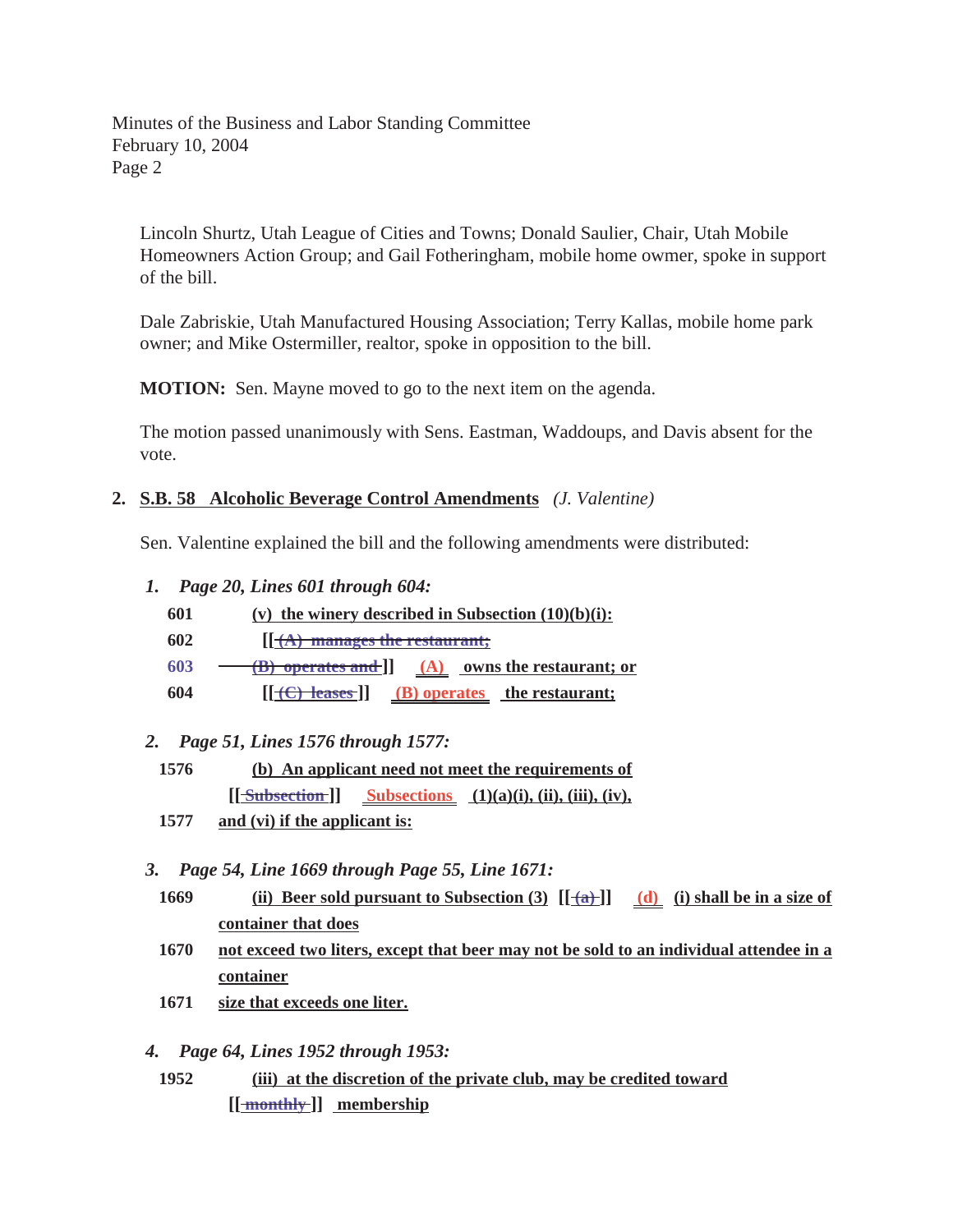### **1953 dues if the governing body approves the applicant as a member.**

|  |  |  |  |  | 5. Page 67, Lines 2048 through 2052: |  |
|--|--|--|--|--|--------------------------------------|--|
|--|--|--|--|--|--------------------------------------|--|

- **2048 (A) the club's lounge, bar, and alcoholic beverage consumption area is: 2049 (I) not accessible to minors; 2050 (II) clearly defined; and 2051 (III) separated from the dance or concert hall area by walls, multiple floor levels, or 2052 other substantial physical barriers;**
- 
- *6. Page 82, Lines 2509 through 2514:*

| 2509 | described in Subsections $(2)(h)(i)$ through $(vi)$ ; [and] |  |  |  |  |
|------|-------------------------------------------------------------|--|--|--|--|
| 2510 | (viii) state agency; or                                     |  |  |  |  |
| 2511 | (ix) political subdivision of the state including:          |  |  |  |  |
| 2512 | $(A)$ a county; or                                          |  |  |  |  |
| 2513 | (B) a municipality $[[-]]$<br>$\therefore$ and              |  |  |  |  |

**2514 (i) any other information as the commission or department may direct.** 

### *7. Page 93, Lines 2859 through 2863:*

| 2859<br>(ii) the commission may order the removal of the manufacturer's, supplier's, or |  |
|-----------------------------------------------------------------------------------------|--|
|-----------------------------------------------------------------------------------------|--|

- **2860 importer's products from the department's sales list and a suspension of the department's**
- **2861 purchase of those products for a period determined by the commission if the manufacturer,**
- **2862 supplier, or importer:**
- **2863 (A) directly committed the violation[,] ; or**

#### *8. Page 119, Lines 3668 through 3676:*

- **3668 (2) (a) "Industry member" means:**
- **3669 (i) an alcoholic beverage manufacturer[,];**
- **3670 (ii) a producer[,];**
- **3671 (iii) a supplier[,];**
- **3672 (iv) an importer[,];**
- **3673 (v) a wholesaler[,];**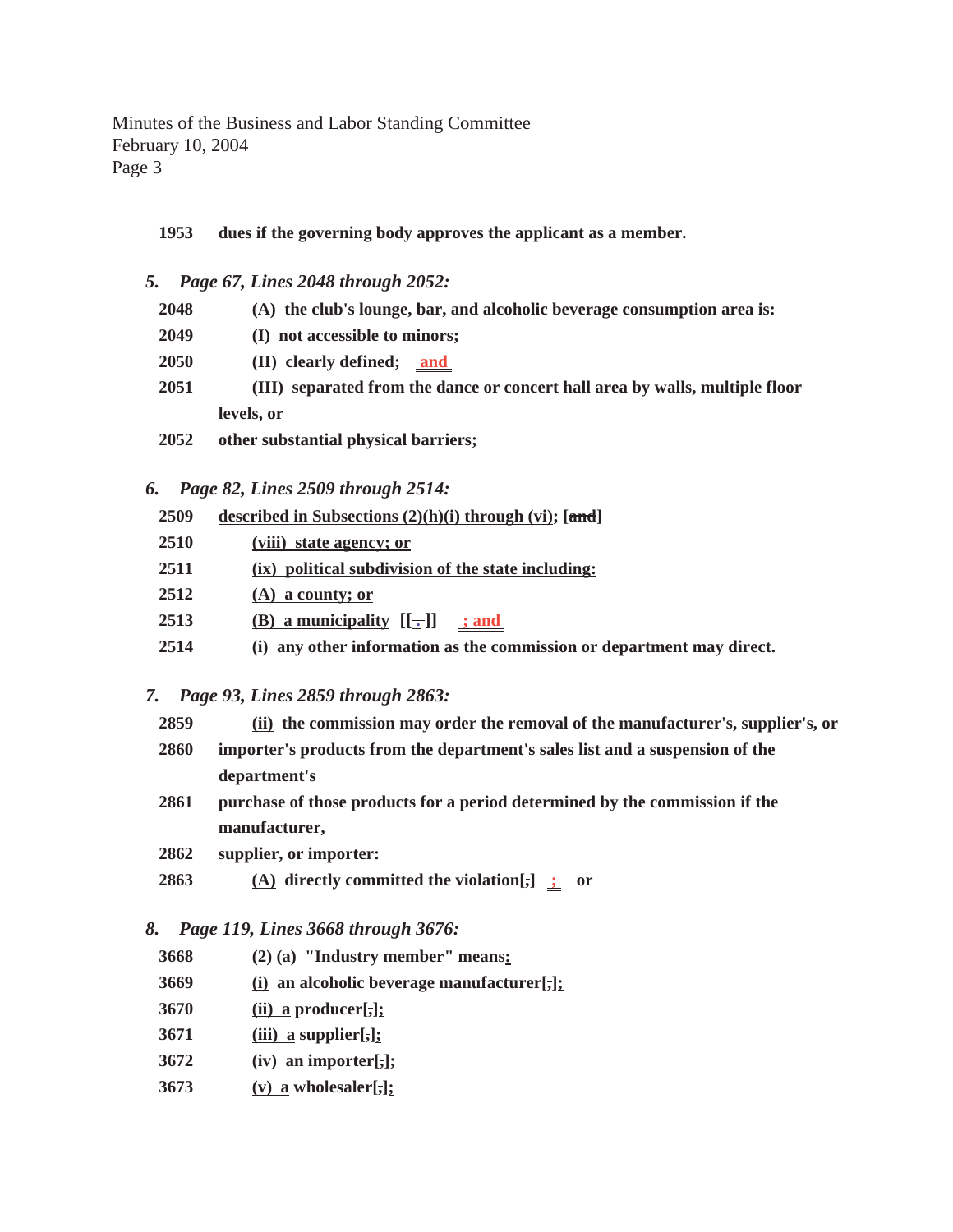| 3674 | (vi) a bottler[,]; $[[\overline{\text{or}}]]$                 |                                |  |
|------|---------------------------------------------------------------|--------------------------------|--|
| 3675 | (vii) a warehouser and bottler[ $\frac{1}{2}$ ]; or           |                                |  |
| 3676 | (viii) for a person described in $[\sqrt{\text{Subsection}}]$ | <b>Subsections</b> $(2)(a)(i)$ |  |
|      | through (vii), any of its:                                    |                                |  |

**MOTION:** Sen. Walker moved to adopt the amendments.

The motion passed unanimously with Sens. Bramble, Waddoups and Davis absent for the vote.

**MOTION:** Sen. Walker moved to pass the bill out favorably as amended.

The motion passed unanimously with Sens. Bramble, Waddoups and Davis absent for the vote.

## **3. S.B. 162 Interstate Insurance Product Regulation - Compact** *(J. Valentine)*

Sen. Valentine explained the bill and the following amendments were distributed:

- *1. Page 19, Line 584 through Page 20, Line 587:*
	- 584 b. Product approvals by the Commission or product self-certifications, or any
	- 585 Advertisement in connection with such product, that are in force on the effective date of
	- 586 termination shall remain in force in the Defaulting State in the same manner as if the
	- 587 Defaulting State had withdrawn voluntarily pursuant to Section 1 of this **[[ ]] Article article** .
- *2. Page 20, Lines 604 through 605:*
	- 604 a. Nothing herein prevents the enforcement of any other law of a Compacting State, 605 except as provided in Paragraph b of this  $[[ \overline{\text{Article}}] ]$  section

**MOTION:** Sen. Waddoups moved to adopt the amendments.

The motion passed unanimously with Sens. Bramble and Davis absent for the vote.

Merwin Stewart, Commissioner, Dept. of Insurance spoke in support of the bill.

**MOTION:** Sen. Waddoups moved to pass the bill out favorably as amended.